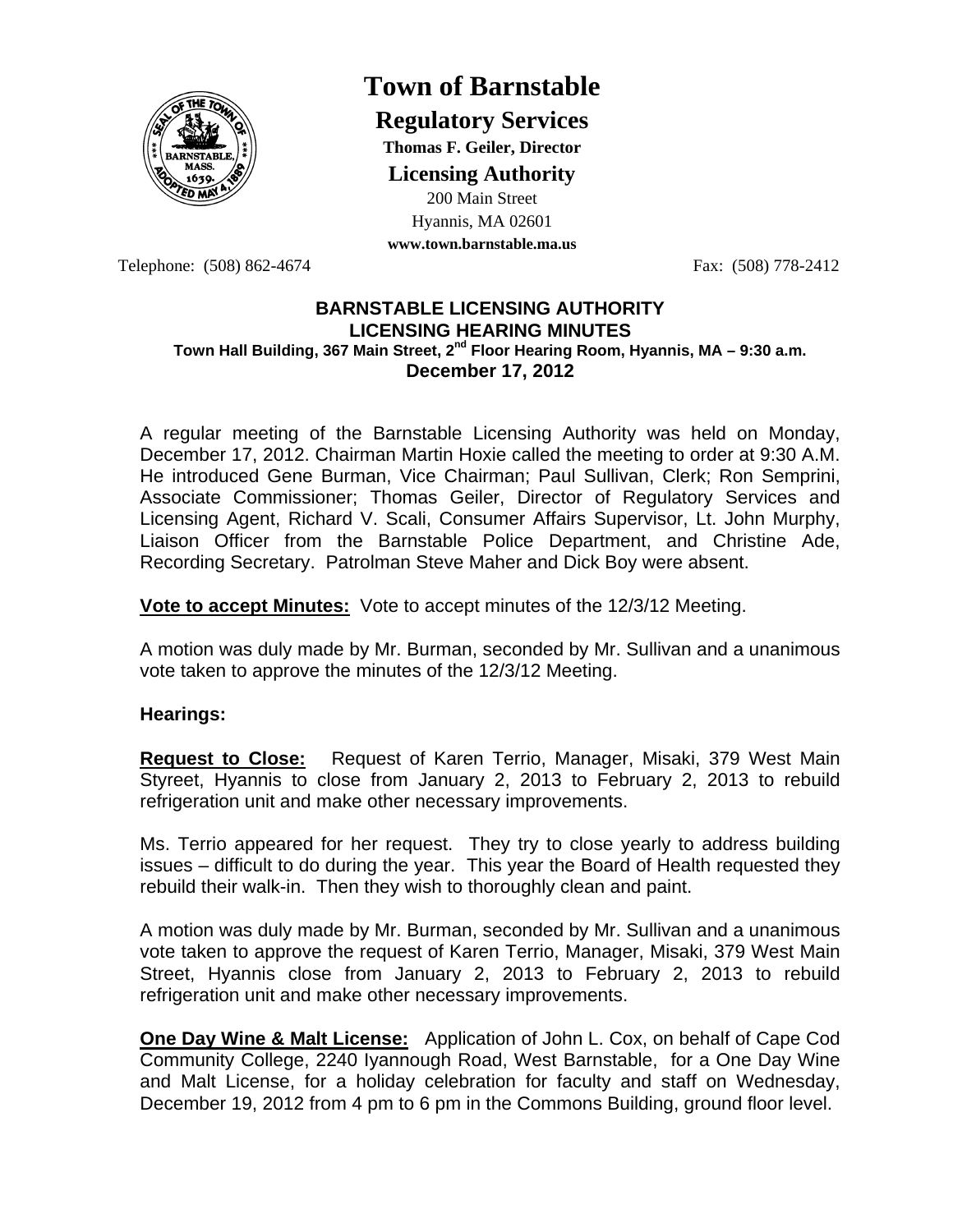Dixie Norris appeared on behalf of the college – this is a party for faculty and staff only. They have a certified person, Paul McCormick, to serve; he runs the Ebb Tide in Dennis.

A motion was duly made by Mr. Burman, seconded by Mr. Sullivan and a unanimous vote taken to approve the application of John L. Cox, on behalf of Cape Cod Community College, 2240 Iyannough Road, West Barnstable, for a One Day Wine and Malt License, for a holiday celebration for faculty and staff on Wednesday, December 19, 2012 from 4 pm to 6 pm in the Commons Building, ground floor level.

**New Annual Junk Dealer License:** In accordance with Chapter 140 Section 54 of the General Laws, as amended, an application has been filed by Carabelle's, LLC, d/b/a Carabelle's, 86 Cotuit Road A-1, Marstons Mills, for a new annual Junk Dealer License, Maggie Walsh, Manager, hours of operation to be 10 am to 5 pm.

Mr. and Mrs. Walsh appeared for the application – a small antique shop with low end recycled things and new things.

A motion was duly made by Mr. Burman, seconded by Mr. Sullivan and a unanimous vote taken to approve the application of Carabelle's, LLC, d/b/a Carabelle's, 86 Cotuit Road A-1, Marstons Mills, for a new annual Junk Dealer License, Maggie Walsh, Manager, hours of operation to be 10 am to 5 pm.

Mr. Scali asked if they have the proper paperwork to file with the police department; they have read the regulations and understand what is required; they had contacted the police department with no return call on the paperwork. Lt. Murphy met with them at the hearing to explain what was required.

**Class I Auto Dealer License:** Application of AMR Holdings – KH, LLC, d/b/a KIA of Cape Cod, 1056 Iyannough Road, Hyannis, Matt McGovern, Manager, for a Class I Auto Dealer License for 1056 Iyannough Road as its showroom, 1020 for administrative offices, 1040 for service parking and 756 Bearse's Way for storage of new/used vehicles. Appearance before Board as requested.

Matt McGovern from Prime Motor Group appeared – he apologized stating he thought the meeting was at night. They are purchasing the three licenses, locations as indicated from Jack Carter. Bearses Way is a storage facility. They are based out of Wesley, MA and have about 15 dealerships. He runs the operations with a partner. They oversee everything but have local managers. They closely manage the local people. Mr. Scali had a question about Bearses Way – Mr. McGovern stated the numbers have not changed and it is just storage not sales.

Mr. Hoxie thanked Mr. McGovern for appearing.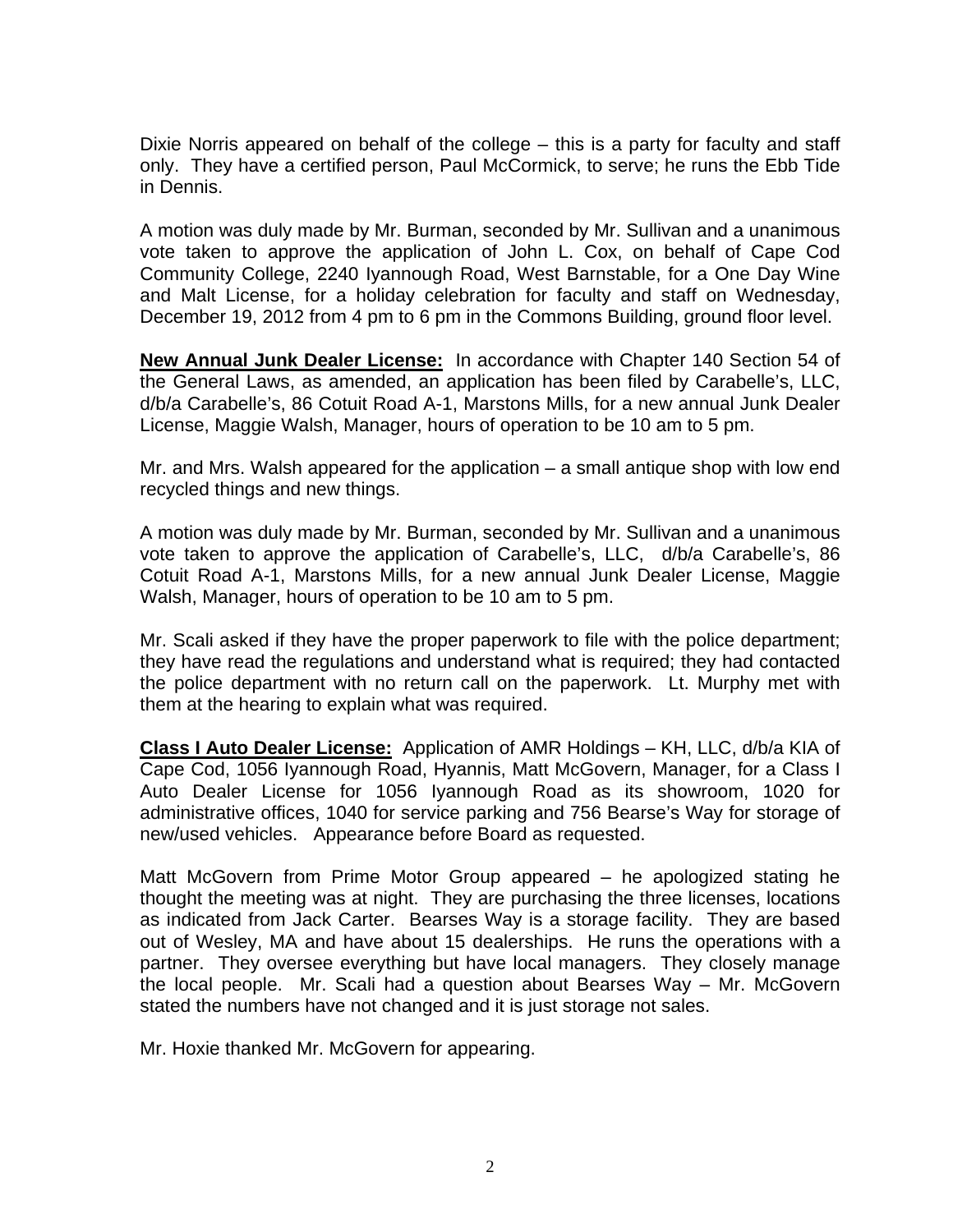**Class I Auto Dealer License:** Application of AMR Holdings – TH, LLC, d/b/a Hyannis Toyota and Hyannis Scion, 1020 & 1040 Iyannough Road, Hyannis Matt McGovern, Manager, for a Class I Auto Dealer License with 1020 for its showroom & offices, 1040 for service parking and 756 Bearses Way for storage of new/used vehicles. Appearance before Board as requested.

Matt McGovern from Prime Motor Group appeared – he apologized stating he thought the meeting was at night. They are purchasing the three licenses, locations as indicated from Jack Carter. Bearses Way is a storage facility. They are based out of Wesley, MA and have about 15 dealerships. He runs the operations with a partner. They oversee everything but have local managers. They closely manage the local people. Mr. Scali had a question about Bearses Way – Mr. McGovern stated the numbers have not changed and it is just storage not sales.

Mr. Hoxie thanked Mr. McGovern for appearing.

**Class II Auto Dealer License:** Application of Application of AMR Holdings – TH, LLC, d/b/a Hyannis Toyota, 756 Bearse's Way, Hyannis, Matt McGovern, Manager, for a Class II Auto Dealer License with its extra storage facility. Maximum of 60 new/used vehicles on site. Appearance before Board as requested.

Matt McGovern from Prime Motor Group appeared – he apologized stating he thought the meeting was at night. They are purchasing the three licenses, locations as indicated from Jack Carter. Bearses Way is a storage facility. They are based out of Wesley, MA and have about 15 dealerships. He runs the operations with a partner. They oversee everything but have local managers. They closely manage the local people. Mr. Scali had a question about Bearses Way – Mr. McGovern stated the numbers have not changed and it is just storage not sales.

Mr. Hoxie thanked Mr. McGovern for appearing.

**Show Cause Hearing:** Show Cause Hearing for Cape Cod Precious Gems & Coins, 48 Iyannough Road, Hyannis, MA, Carl Marchetti, Manager, for revocation of its Junk Dealer License as a result of information presented to the Licensing Authority by Detective Sgt. John Murphy of the Barnstable Police Department at the December 7, 2009 Licensing Authority Hearing for failure to comply with the Town of Barnstable Rules and Regulations under Chapter 502 regarding non-reporting of items purchased for sale, that it purchased items which appear on a list of stolen property, and a determination that Mr. Marchetti is an improper person to hold a Junk Dealer License, to show cause why its Junk Dealer License should not be permanently revoked. Continued from 8/10/11, 2/14/11, 6/20/11, 9/19/11. Along with this hearing, the renewal/non-renewal of the Junk Dealer License for 2011-2012 will be determined. Attorney Atwood's Office advised that they were still in Court for 9/24/11 but the matter should be wrapped up for the 10/24/11 hearing. Request was made to continue this hearing to 10/24/11 and today it was continued to January 30, 2012 as the prior Licensee is still in Court. Per request of Licensee's attorney, this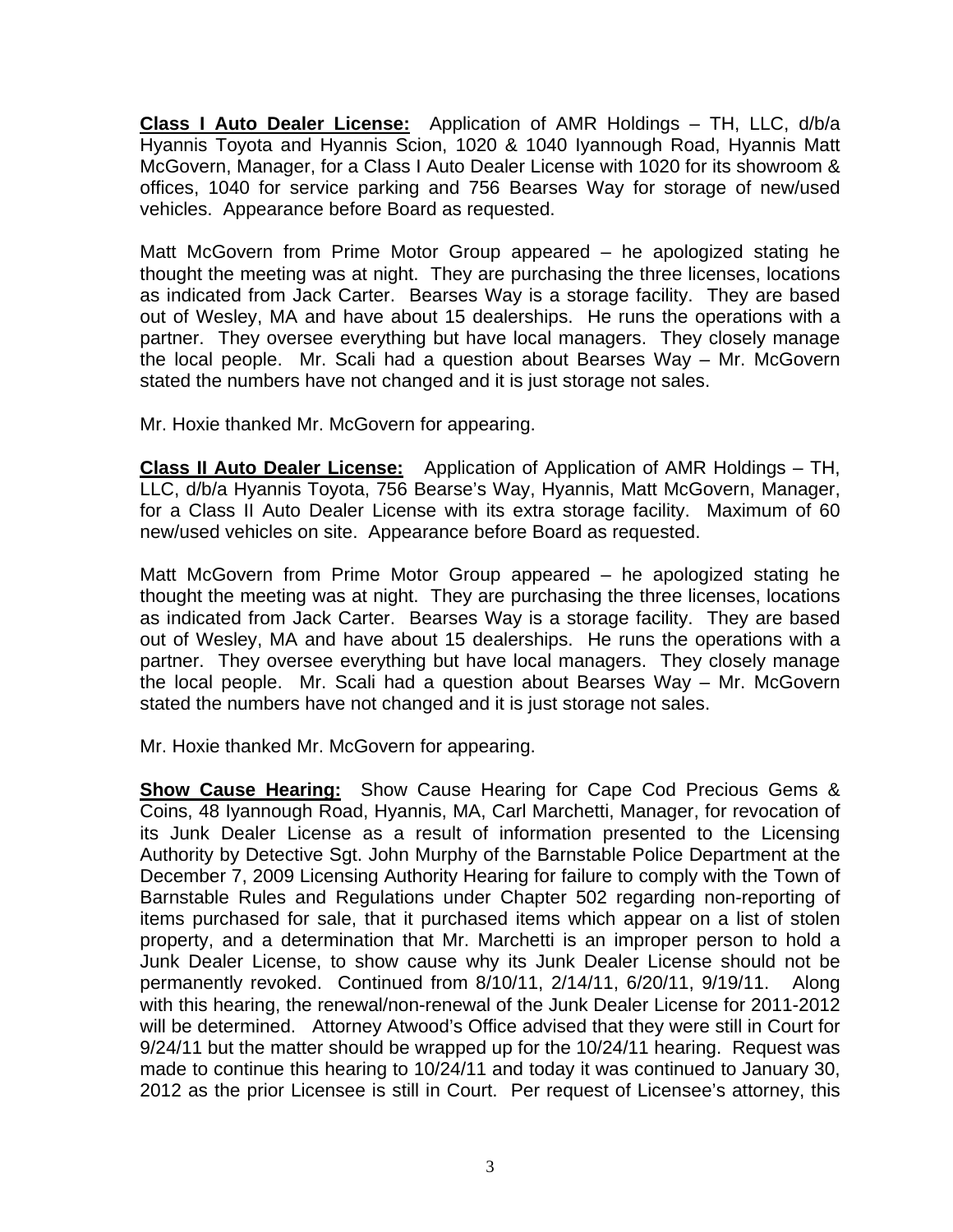hearing was continued to March 26, 2012. This matter was continued from the June 24, 2012 hearing as it is still in Court and the attorney again requested a continuance from today's meeting to 9/10/12. Lt. Murphy stated it is going to Trial in November so added to today's hearing. Mr. Hoxie advised that Mr. Marchetti's Attorney had advised by letter that he would no longer be representing him in this matter.

Mr. Hoxie stated that this hearing will be continued to January 14, 2013 for Licensing to notify Mr. Marchetti as his prior attorney has withdrawn from representing him.

## **Renewals:**

# **The following renewals have been submitted without any changes from the previous year for Licensing Authority approval.**

A motion was duly made by Mr. Burman and seconded by Mr. Sullivan and a unanimous vote taken to approve the Class I Auto Dealer renewals as submitted below:

# **Class I Auto Dealers:**

AMR Holdings – KH, LLC, d/b/a KIA of Cape Cod, 1056 Iyannough Road, Hyannis AMR Holdings – TH, LLC, d/b/a Hyannis Toyota and Hyannis Scion, 1020 & 1040 Iyannough Road, Hyannis JMR Honda, 741 Yarmouth Road, Hyannis Dick Beard Chevrolet/Suburu, 20-25 Ridgewood Avenue, Hyannis Balise Ford, 90 High School Road, Hyannis Balise Hyundai, 518-556 Yarmouth Road, Hyannis Balise Nissan, 322 Falmouth Road, Hyannis Tracy Audi, 686 Iyannough Road, Hyannis Cape Cod KIA, Hyannis \*\* verify the address – hold Coastal Trailer Sales, 381 Old Falmouth Road, Unit #27, Marstons Mills

A motion was duly made by Mr. Burman and seconded by Mr. Sullivan and a unanimous vote taken to approve the Class II Auto Dealer renewals as submitted below:

## **Class II Auto Dealers:**

AMR Holdings – TH, LLC, d/b/a Hyannis Toyota, 756 Bearse's Way, Hyannis Used Auto Cape, 61 Falmouth Road, Hyannis Mid Cape Motors, 362A Yarmouth Road, Hyannis Wheels to Work, 460 West Main Street, Hyannis Mutual Motors, 537 Yarmouth Road, Hyannis Rotary Auto Body, 345 Barnstable Road, Hyannis Hi-Line Auto Sales, 367 Yarmouth Road, Hyannis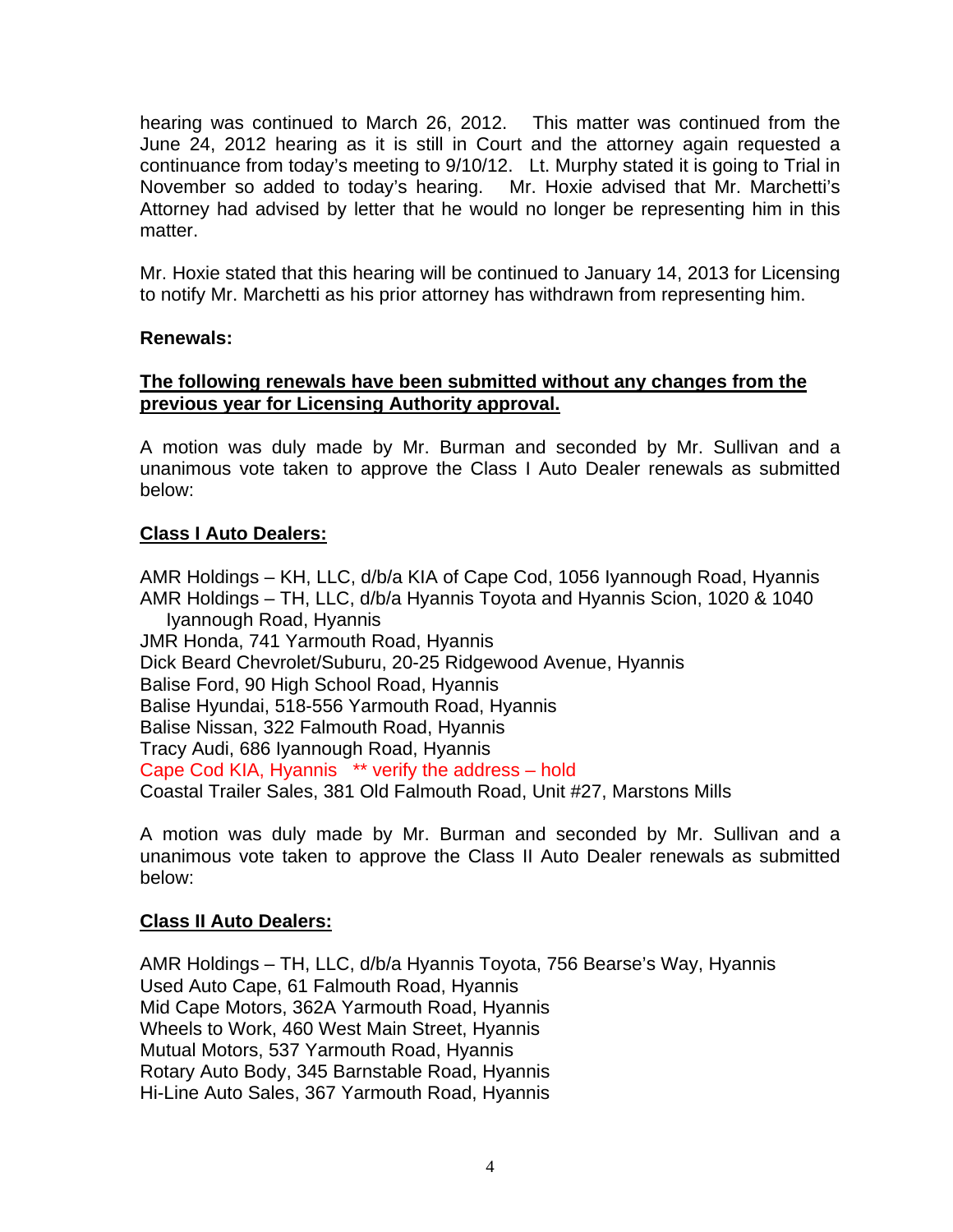J&J Auto Sales, 381 Camp Street, Hyannis ES Auto Sales, 30 Rosary Lane, Hyannis JC Auto Sales, 105 Ferndoc Street, C3, Hyannis WAJ Auto Sales, 455 Yarmouth Road, Hyannis Brico Autoworks, 178 Thornton Drive, Hyannis Ron's Truck Stop, 52 Thornton Drive, Hyannis The Car Guys, 741B Yarmouth Road, Hyannis Tillo's Cars and Trucks, 20 Bearse Road, Hyannis Hyannis Auto, Inc., 478 West Main Street, Hyannis Cape Auto Sales, 58 Willow Avenue, Hyannis

A motion was duly made by Mr. Burman and seconded by Mr. Sullivan and a unanimous vote taken to approve the Common Victualler renewals as submitted below:

## **Common Victuallers:**

Old Village Store, 2455 Meetinghouse Way, West Barnstable Perry's Main Street Deli, 546 Main Street, Hyannis Subway #29595, 251 Iyannough Road, Hyannis Broken Cone, 569 Main Street, Hyannis Bangkok Kitchen, 339 Barnstable Road, Hyannis Sunnyside Restaurant, 282 Main Street, Hyannis Aegean Pizza, 378 Barnstable Road, Hyannis Pizza 1 & Subs 2, 2954 Falmouth Road, Marstons Mills Common Ground Cafe, 420 Main Street, Hyannis The Mad Platter, 480 Barnstable Road, Hyannis Barnes & Noble, 769 Iyannough Road, Hyannis Box Lunch, 357 Main Street, Hyannis Dunkin Donuts, 156 Iyannough Road, Hyannis Dunkin Donuts, 751 West Main Street, Hyannis Dunkin Donuts, 1220 Iyannough Road, Hyannis Dunkin Donuts, 147 North Street, Hyannis Dunkin Donuts, 3821 Falmouth Road, Marstons Mills Dunkin Donuts, 627 Main Street, Hyannis Dunkin Donuts, 1648 Falmouth Road, Centerville Dunkin Donuts, CC Mall, Hyannis Dunkin Donuts, 317 Falmouth Road, Hyannis Dunkin Donuts, 702 Iyannough Road, Hyannis Katie's Homemade Ice Cream, 568 Main Street, Hyannis Wendy's, 554 Route 132, Hyannis The Mills Restaurant, 149 Cotuit Road, Marstons Mills Pizza 1 and Subs 2, 2954 Falmouth Road, Marstons Mills La Petite France Cafe, 349 Main Street, Hyannis 7 Eleven, 426 Main Street, Hyannis The Little Sandwich Shop, 263 Stevens Street, Hyannis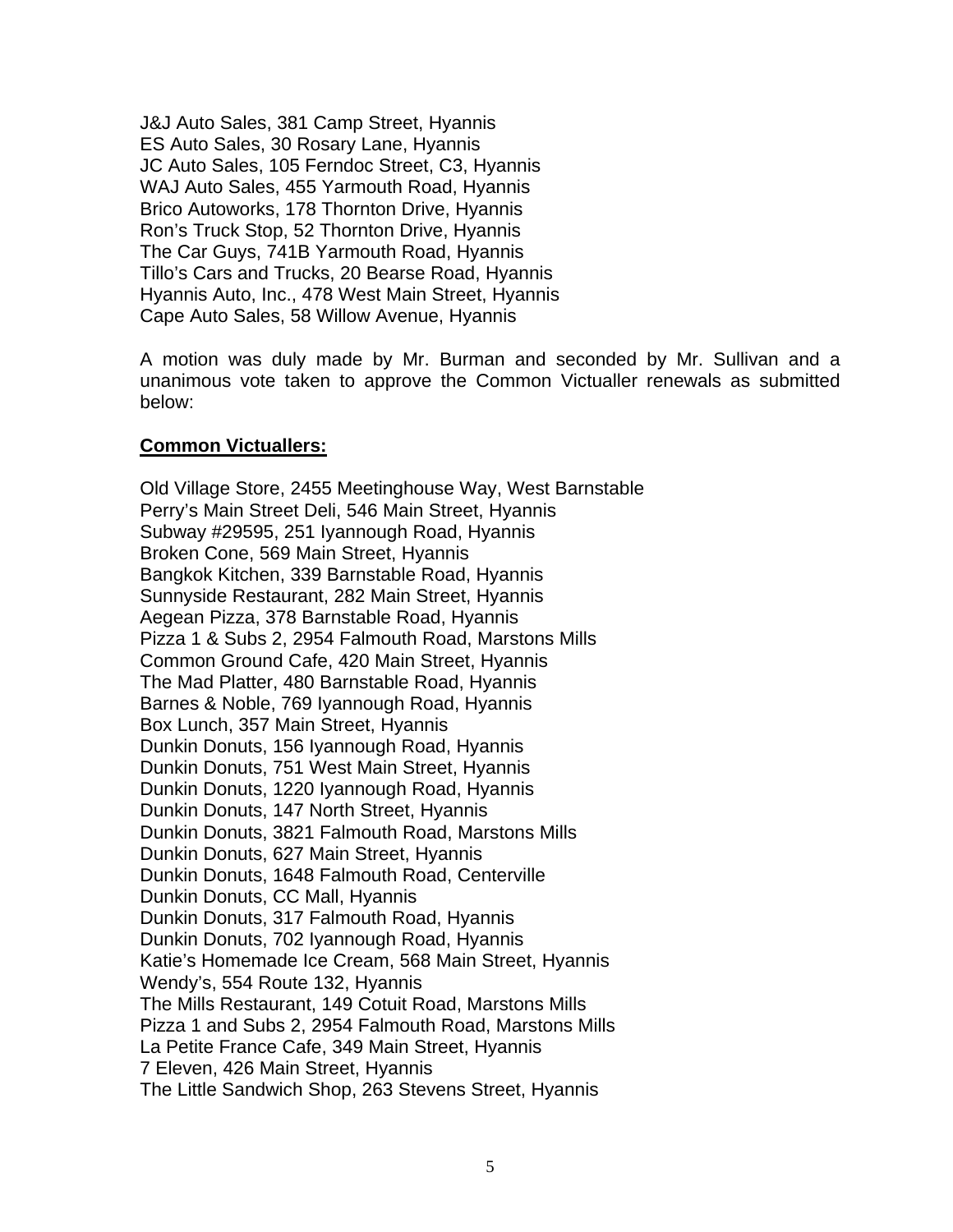A motion was duly made by Mr. Burman and seconded by Mr. Sullivan and a unanimous vote taken to approve the Lodging House renewals listed below:

#### **Lodging Houses:**

Yarmouth Road Rooming House, 34 Yarmouth Road, Hyannis Ashley Manor, 3660 Main Street, Barnstable Tidewater Inn, 275 Ocean Street, Hyannis Memories by the Sea, 162-66 Sea Street, Hyannis Embassy Inn, 98 High School Road, Hyannis

A motion was duly made by Mr. Burman and seconded by Mr. Sullivan and a unanimous vote taken to approve the Alcohol and Entertainment renewals listed below:

Heritage House Hotel , 259 Main Street, Hyannis – provided fax submission to DOR Innholder All Alcohol License Daily Live Entertainment Daily Non-Live Entertainment Roadhouse Cafe, 488 South Street, Hyannis – All set All Alcohol Common Victualler License Daily Live Entertainment Colombo's, 544 Main Street, Hyannis – All set All Alcohol Common Victualler License Daily Live Entertainment The Black Cat, 165 Ocean Street, Hyannis – All set All Alcohol Common Victualler License Daily Live Entertainment Wianno Club, Parker Road, Osterville – All set Club All Alcohol License Wianno Club, Seaview Avenue, Osterville – All set Club All Alcohol License Daily Live Entertainment The Steakhouse and Sports Bar, 72 North Street, Hyannis - provided letter from Accountant that 2009-2011 federal and state corporate tax returns are bering prepared and once completed they will request CGS from DOR All Alcohol Common Victualler License Daily Live Entertainment Hyannisport Club, 2 Irving Avenue, Hyannis – All set Club All Alcohol License Daily Live Entertainment Daily Non-Live Entertainment Bistrot de Soleil, 350 Stevens Street, Hyannis – All set All Alcohol Common Victualler License

Daily Live Entertainment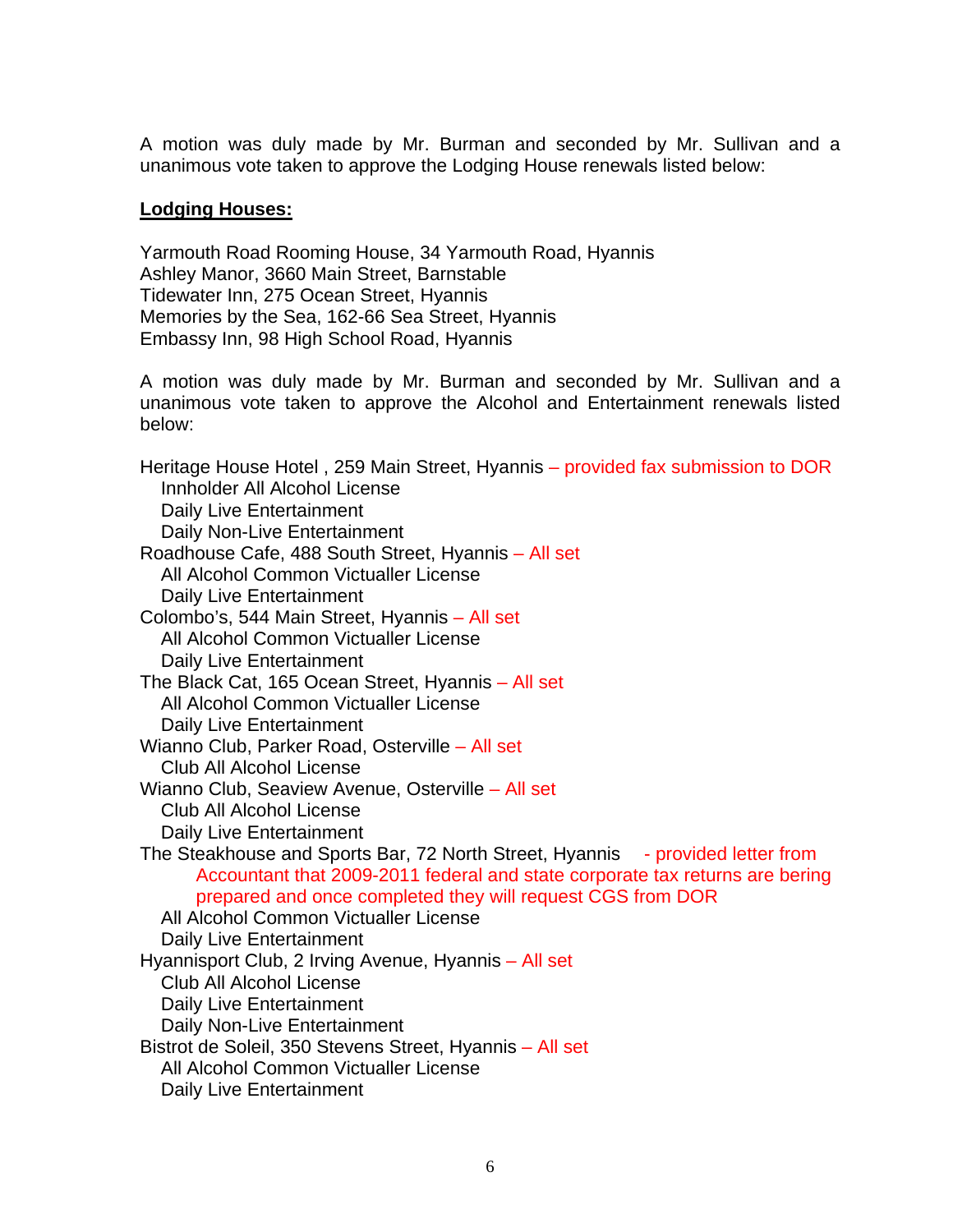Daily Non-Live Entertainment Dennis F. Thomas Post VFW, 467 Iyannough Road, Hyannis – All set General on Premises All Alcohol License Daily Live Entertainment Daily Non-Live Entertainment Wequaquet Lake Yacht Club, 150 Annabelle Point Road, Centerville – All set Club All Alcohol License Daily Live Entertainment Il Maestro, 2897 North Street Bldg. 2, Hyannis - All set All Alcohol Common Victualler License McGrath's Saloon and Sports Bar, 425 Iyannough Road, Hyannis – provided paperwork proving submission & taxes paid King's Grant Racquet Club,

Tommy Doyles

#### **Renewal after November deadline**:

Thai House, 304 Main Street, Hyannis - **Applicant request for reconsideration of non-renewal at 12/3/12 hearing (will appear)** 

Picoset Liyonsin appeared for Thai House; they had a hard time getting the Certificate of Good Standing as they owe the money; so they did not get the paperwork in without it.

Mr. Scali stated they must sign the renewal in November. Mr. Hoxie stated he does not want to see them close as of 1/1/13. Mr. Scali stated there was confusion in November about getting everything in during November, but they have filed and paid but have no certificate. Mr. Hoxie asked if they plan to be open 1/1/13. Mr. Liyonsin stated they do plan to be open.

Mr. Hoxie asked that because of extenuating circumstances not the fault of the licensee we will accept the renewal. Mr. Burman made that motion, Paul Sullivan seconded and it was unanimously voted to approve Thai House's renewal.

Mr. Hoxie stated he is not of a mind to hold a special meeting to address these missing certificates prior to 1/1/13.

Mr. Geiler stated a lot of these, Dunkin Donuts being an example, have multiple locations; they do not have the option of the on-line process to obtain the certificate so the old fashioned way could take months.

A motion was duly made by Mr. Burman and seconded by Mr. Sullivan and a unanimous vote taken that the Common Vic Licenses without Certificates of Good Standing be renewed.

## **Business Meeting:**